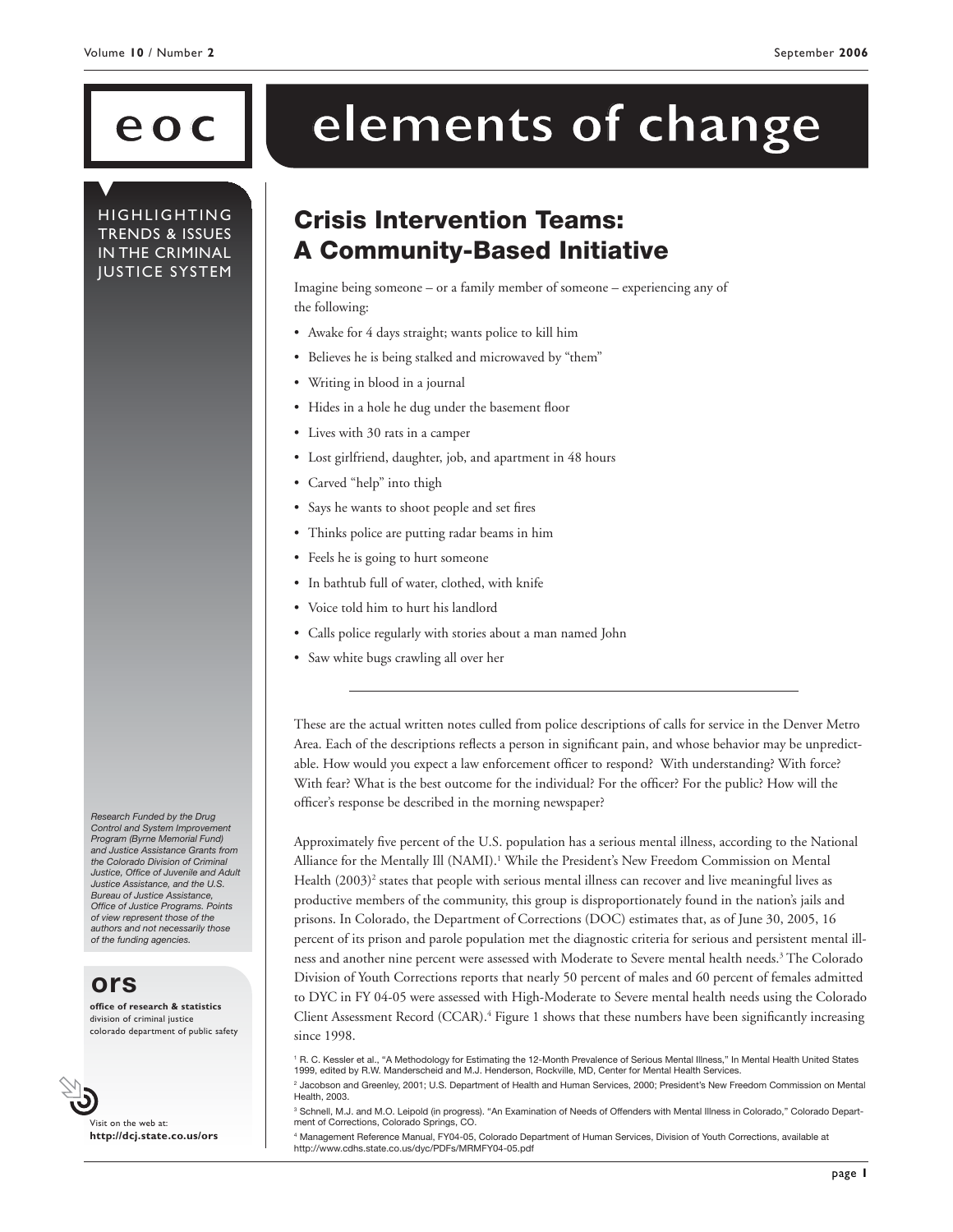**eo c**



**Figure 1: Increase in numbers of DYC youth with mental health problems**

Source: Division of Youth Corrections, Research and Evaluation Unit.

This information reflects a growing problem facing every jurisdiction in the country, and profoundly affecting individuals and their families, along with the justice and mental health systems.<sup>5</sup> In fact, in late 2003, Human Rights Watch issued a 215-page report based on a two year study recommending that steps should be taken at the federal, state, and local levels to reduce the unnecessary and counterproductive incarceration of low-level nonviolent offenders with mental illness.6

Many studies have reported the ineffectiveness of incarcerating low-level offenders with mental illness (for example, Human Rights Watch, 2003). One large-scale, national study reports that fewer than one in five jail inmates who need services receive treatment while incarcerated (James and Glaze, 2006). Not only are jails poorly suited to respond to this population, confinement conditions frequently exacerbate symptoms and create serious management problems for the facilities (James and Glaze, 2006) and difficult experiences for individuals.

#### **Background**

In 1999, the General Assembly established the Task Force on the Mentally Ill in the Justice System. One of the goals of the Task Force was to reduce criminalization of the mentally ill when appropriate. Often those with mental illness who come into contact with law enforcement have not committed a crime or the crime involved is a petty or nuisance offense that may be a symptom of the illness rather than an activity that jeopardizes public safety. In such cases, diversion is an appropriate alternative.



 *CIT skills helped me from being hurt. "* **ff**<br>bei



<sup>&</sup>lt;sup>5</sup> There is a significant literature studying the reasons for the increase in the numbers of individuals entering the justice system. The reduction of both institutional and community services for individuals with mental illness is likely a driving factor. Without treatment, behaviors often go unmanaged and eventually escalate, causing many people to come into contact with law enforcement. As we report later in this document, two-thirds of the individuals involved in CIT calls were not involved in treatment.

<sup>6</sup> Ill-Equipped:U.S. Prisons and Offenders with Mental Illness (October 2003)Human Rights Watch, 350 Fifth Avenue, 34th Floor, New York, NY 10118-3299.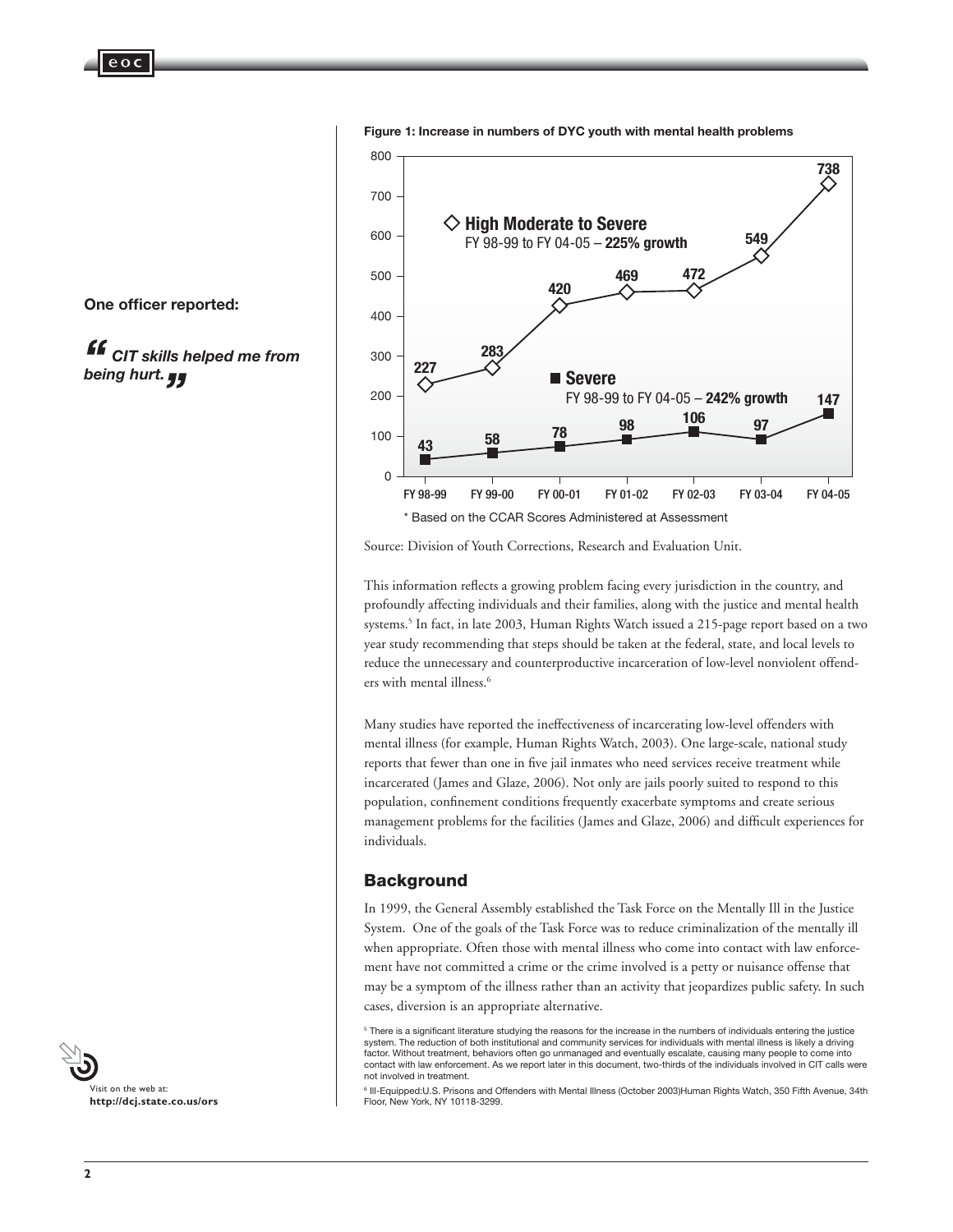When Task Force members discovered the Crisis Intervention Team initiative, they unanimously supported its implementation in Colorado as a method to divert individuals with mental illness from penetrating the justice system. With the support of federal grants from the U.S. Bureau of Justice Assistance, Colorado adopted the Crisis Intervention Team (CIT) model in 2002 to address the growing need for skilled interventions with people experiencing these types of crises. The initiative involves law enforcement training, community collaboration, and a strategic systematic response from law enforcement, mental health agencies, hospitals, mental health service consumers, and their families.

#### Crisis Intervention Teams (CIT)

Created by the Memphis (Tennessee) Police Department in 1988, CIT has been replicated in many major cities across the country. The Memphis PD, along with members from the National Alliance for the Mentally Ill (NAMI) who partnered with the Memphis PD, brought together local representatives from community mental health centers, hospitals and other criminal justice stakeholders to develop system-wide changes to address the special needs of this population.

Core components of the CIT program include the following:

- 1) Development of steering committees in each community comprised of local leaders who collaborate, identify and solve problems, and ensure the successful implementation of CIT;
- 2) Selective recruitment of law enforcement officers for participation;
- 3) Intensive 40-hour training of police officers who become specialists in crisis intervention and de-escalation techniques;
- 4) Improved access to mental health care and services; and
- 5) Enhanced community understanding via education and awareness of available resources.

### Colorado's CIT Efforts

Colorado is unique among the CIT initiatives nationwide. Whereas most CIT efforts focus on a single community with one law enforcement agency, CIT in Colorado began as a multi-jurisdictional effort and so far has involved the training of 63 law enforcement agencies in 14 counties across the state. This happened in part because the initiative began with the statewide Task Force and was housed with the Division of Criminal Justice (DCJ), a state agency with a broader focus than one locality. The pioneer site in Colorado, the Jefferson County region, also was instrumental in ensuring the multi-jurisdictional direction of the project by recommending the involvement of multiple city agencies.

The Task Force, with agreement from local jurisdictions, asked the Division of Criminal Justice (the state justice planning agency) to partner with NAMI to facilitate the implementation of CIT in Colorado. Locating CIT at the state planning agency led to significant, initially unforeseen advantages:

- Allows for the broad transmission of the CIT initiative by establishing strong and ongoing partnerships with local stakeholders;
- Maintains fidelity to the CIT model through the integration of technical assistance, research and evaluation;
- Systematically transfers the knowledge gained to avoid "reinventing the wheel;"
- Ensures that no agency's interests are placed above another;

*Compared to prison inmates, jail detainees with mental illness are approximately 50% less likely to receive mental health services while incarcerated according to data collected from interviews with 6,982 inmates in 417 jails (James and Glaze, 2006). Yet, mental illness in jails is a potentially serious problem not just for the detainee but also for the safety and effectiveness of custody procedures: jailed adults with mental illness are twice as likely to be charged with rule violations than other jail inmates, and three times more likely to be injured during a fight (James and Glaze, 2006).* 

Source: Mental health problems of prison and jail inmates. Bureau of Justice Statistics Special Report, by Doris James and Lauren Glaze, September 2006, NCJ 213600.

*The Denver Police Department has developed a 16-hour training program for dispatchers to assist them in identifying individuals who may be struggling with severe emotional distress. Since October 2004, DPD has trained 130 calltakers and dispatchers from DPD and employees from 20 other law enforcement jurisdictions, using lecture material integrated with similar intensive role play scenarios to those of the CIT training. After receiving the training, dispatchers report that they learned to better identify "trigger words" that prompted them to ask the caller a specific line of questioning. An unexpected benefit of the dispatcher training has been the development of a common language across divisions within the department.*

**elements of change**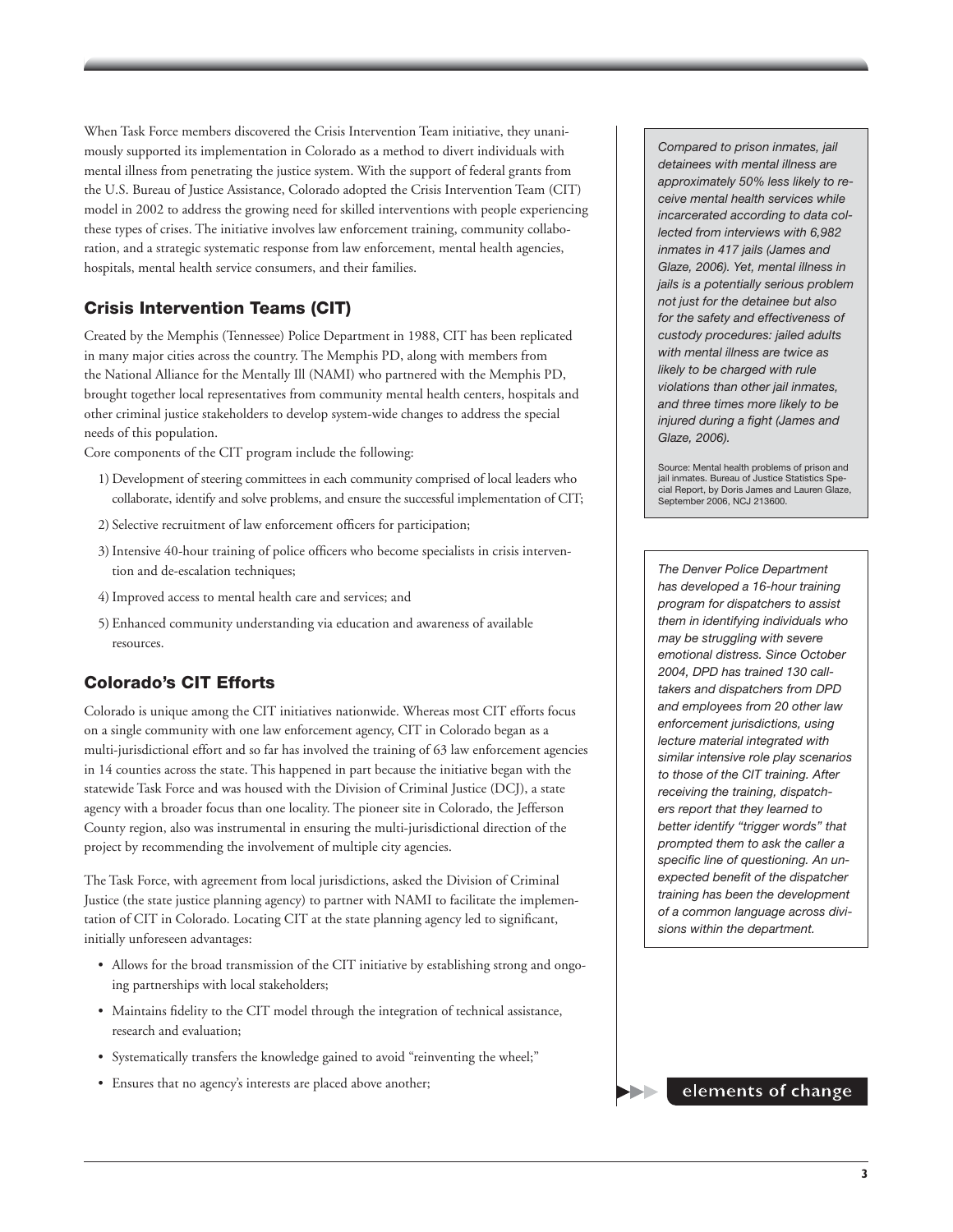#### *DCJ's Office of Research and Statistics has been evaluating the CIT project since its inception in 2002. Evaluation data are collected from multiple sources, analyzed and regularly reported to the appropriate stakeholder groups (see organizational structure, at right). Evaluation information is used to describe and enhance program implementation, target gaps in local procedures, and spur change in the system-wide response to this population. Some of the evaluation activities include the following:*

**eoc**

- *• CIT Training Evaluation Questionnaires from each 40-hour class, evaluating course content and instructors;*
- *• CIT Officer Data Collection Instrument analysis to document "police contacts with people whose mental illness was a factor in an incident to promote accountability and to enhance service delivery" (Policy Statement #5 from the Criminal Justice/ Mental Health Consensus Project (2002) Council of State Governments, Lexington, KY) This form is also used as a referral tool for follow-up/case management services in some areas;*
- *• CIT Officer Survey to tap perceptions of the long-term value of CIT training and its applicability to their jobs, CIT operations/ policies within their agencies and their communities, and access to services.*
- 

Visit on the web at: **http://dcj.state.co.us/ors**

- Provides a neutral arena to resolve traditional barriers that have long existed among law enforcement, hospitals, NAMI, and community mental health entities; and
- Ensures that ownership for CIT efforts lies with local jurisdictions while working with DCJ and other localities around the state to share resources and information.

To date, the Colorado CIT initiative has trained nearly 1800 officers using the model created by the Memphis Police Department. Colorado adopted CIT law enforcement training curricula developed by CIT stakeholders in Albuquerque; Portland, OR; and Seattle. The training uses local expert lecturers who volunteer their time and employs professional actors to engage officers in role play scenarios based on actual crisis calls. The role plays combine lecture material and dramatic scenarios that reflect citizens' terror and emotional instability--situations commonly faced by officers responding to calls from people experiencing emotional difficulties. Another key component of the training involves two site visits to local mental health facilities. These visits focus on conversations between CIT officers-in-training and the agency's clients to enhance empathy development and understanding on both officers and citizens parts.

Currently, the CIT initiative operates out of two separate units at DCJ. The agency's Colorado Regional Community Policing Institute (CRCPI) is responsible for program implementation. This includes responding to requests to implement CIT, facilitating the identification of stakeholders, coordinating the community-driven effort, organizing and overseeing the delivery of the training course, and providing on-going technical support to localities. DCJ's Office of Research and Statistics (ORS) is responsible for evaluation activities including ensuring fidelity to the CIT training curriculum and model, assessing trainers and the impact of the training, working with local law enforcement agencies to collect data on police contacts involving CIT-trained officers, and assessing responses to the CIT initiative from law enforcement and the mental health system.

#### Evaluation

The DCJ's Office of Research and Statistics has been assessing the CIT initiative since it began in 2002 (see sidebar). Various findings from the evaluation are the focus of this *Elements of Change*.

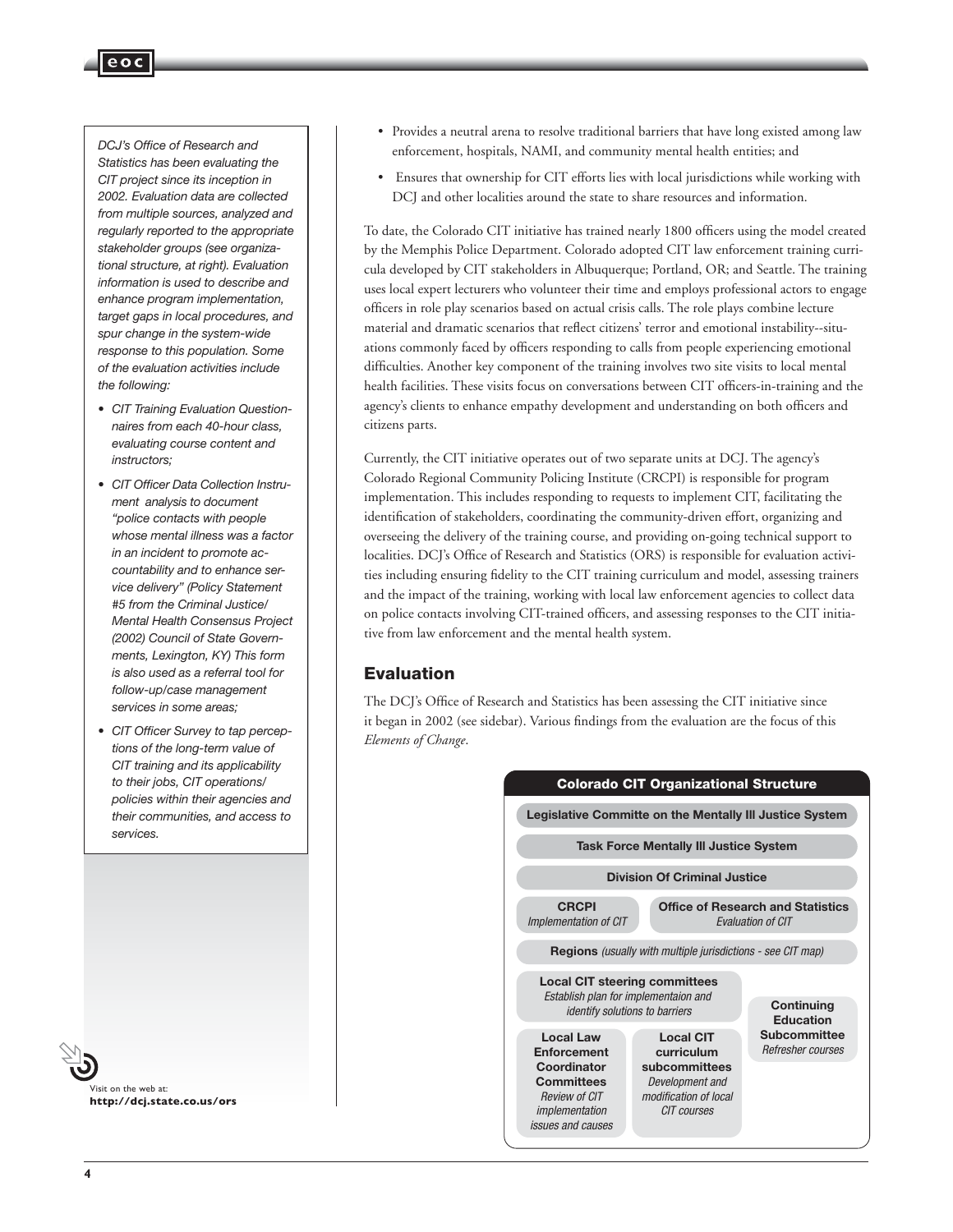#### Impact of the Training

Hundreds of seasoned and young officers alike report that the CIT training experience is one of the best of their careers. Posttraining questionnaire data from approximately 1,800 officers reveal that for many officers the course was the most difficult and energy-intensive training in their professional life, but that it was the most rewarding. Data from these questionnaires has been used to modify the course, and the training format and the instruction continues to improve accordingly.

Data from the post-training questionnaires make it clear that the focus on experiential learning–the role plays, site visits to local mental health facilities, and an exercise designed and conducted by NAMI that simulates trying to concentrate while hearing voices–are key aspects of the training. Officers continually report that these learning experiences make the lecture information come alive.



#### Impact on the Streets

After the training, the CIT officers report: "This stuff really works!" According to data collected by the ORS and verbal accounts to CRCPI, within days of the first CIT graduating class, many of the participants reported that their newly acquired skills and knowledge changed their responses to crisis calls and, consequently, the outcome of calls.

The data collected from CIT officers on the street indicate that the most likely outcome of these difficult contacts is the voluntary transport of individuals to appropriate mental health and psychiatric care. Data collected and analyzed on more than 3,400 law enforcement contacts has produced the following information:

- Over 76 percent of CIT calls resulted in transportation to treatment, including hospitals, detoxification centers and mental health centers.
- Only 4 percent of mental health calls involving a CIT officer resulted in an arrest.
- Almost one in five calls resulted in de-escalation of the individuals' emotional state so that no transportation to services was required; when this occurs officers often provided referrals to community resources.
- Over half (54 percent) of the calls reported by CIT officers did not involve a weapon or any other tool or method for harming themselves or others.
- Over 96 percent of CIT calls resulted in no injuries to officers or citizens.
- The SWAT team was called in fewer than one percent of the situations.

Despite the level of distress indicated in these calls, and the confirmation by the CIT officer that this was indeed an emotionally-charged situation, only 36 percent of the citizens told the officer that he or she was currently in treatment. Further, only 56 percent reported taking medication for their mental illness. Clearly the diversion of a large proportion of this population into community mental health services is often the appropriate and necessary response.

**Over half (54 percent) of the calls reported by CIT officers did not invlove a weapon or any other tool or method for harming themselves or others.**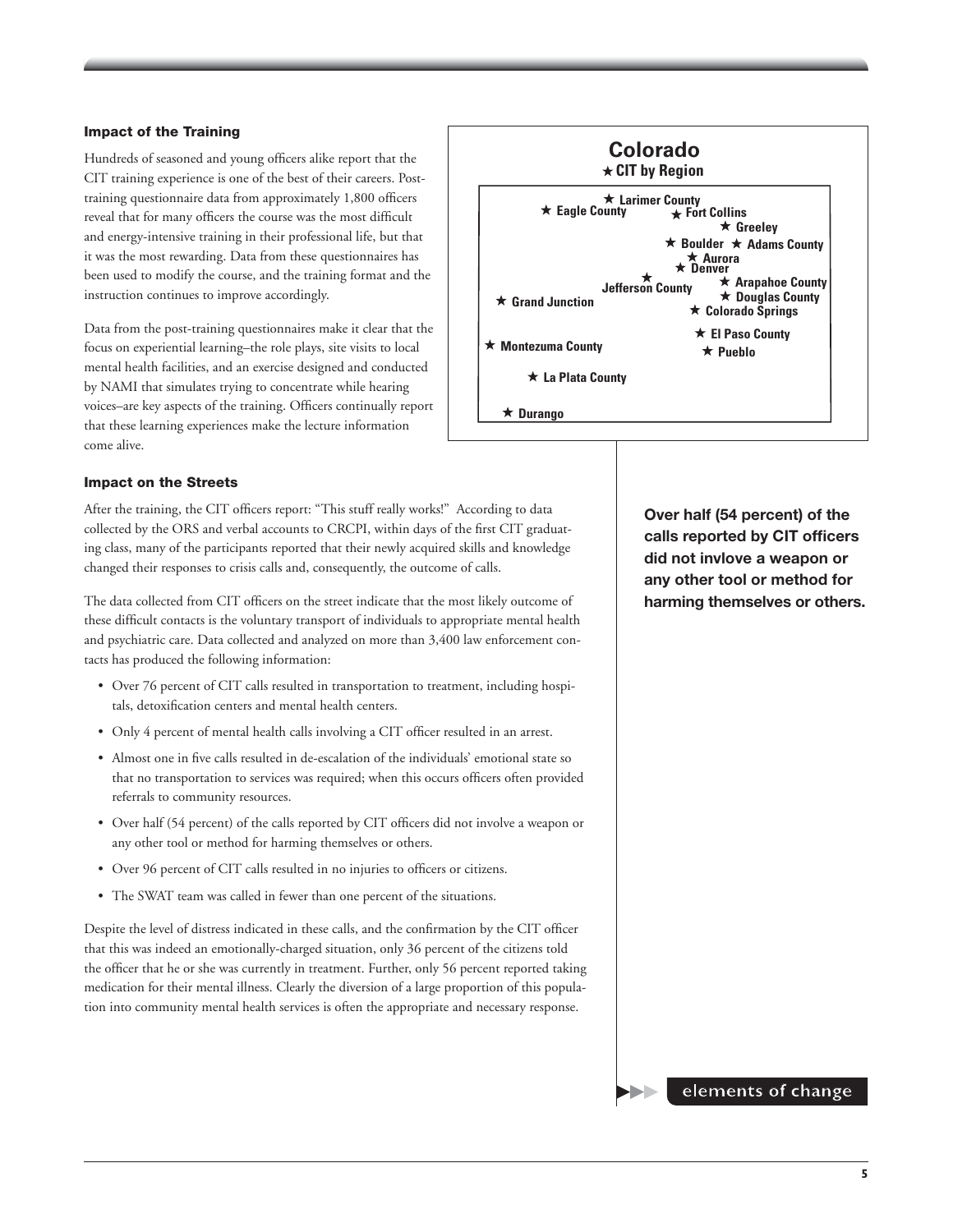#### *Children in Crisis.*

**eoc**

*An additional outgrowth of CIT training is an innovative threeday program unique to Colorado designed to educate both law enforcement (school resource officers) and school administrators on youth with mental illness. The program is called Children in Crisis and, like the 40-hour course, has been very well received by trainees. Most officers taking the CIC course are CIT trained. Officers and school administrators both report feeling as though they learned a great deal regarding effectively responding to youth in their schools who often present some of the biggest behavioral problems. Three courses have been offered thus far with 90 professionals receiving the training.*

Visit on the web at: **http://dcj.state.co.us/ors**

#### CIT Officer Survey Results

In 2005, 807 CIT officers from participating agencies were surveyed by the ORS regarding their perceptions of the CIT training and its applicability to their jobs, the CIT operations within their agencies and their communities, and access to services. The majority of the 363 officers who submitted completed surveys stated that the CIT course was a very beneficial addition to their skill set.

- Ninety-three percent reported that the training had been helpful in their ability to deal with crisis situations.
- Eighty-three percent reported that the skills gained in the CIT training helped them to maintain safety for themselves and others.
- Seventy-six percent said that they would really like to see the addition of regular refresher courses to keep their skills sharp, and many provided a variety of suggestions for topics to be covered; these ideas were later incorporated into the development of cirricula for on-going refresher courses.

Officers were also asked questions regarding internal agency policies and their experiences with hospitals and mental health facilities. Findings regarding law enforcement agency policies were extremely consistent across regions. Researchers presented and discussed the findings independently with each steering committee and coordinator committee (see organization chart). Findings varied considerably from region to region regarding officers' experiences with community service facilities. The information from the survey was provided to participating agencies with recommendations for modifications.

#### Systems Response

The core component of CIT is the development of cooperative relationships among community agencies striving to serve this population in humane, productive ways. As such, collaboration as a project goal continued to be incorporated into CIT's objectives as it expanded around the state. Each year, the evaluation found that these goals were met and often exceeded. Many essential partnerships have been established that led to substantial changes in the traditional ways of responding to the issues presented by this population. As CIT is adopted, local mental health centers and hospitals typically become invested in working with law enforcement to create, expand or modify existing law enforcement and jail protocols, access to emergency crisis services, and service intake procedures. The following are some examples of innovations developed in response to this initiative:

- **Denver Police Department** designated a full time sergeant to work in tandem with a licensed mental health professional to organize trainings and collaborate with community mental health partners on behalf of contacts CIT officers have. Together they respond to calls for service and provide resources on the spot to citizens in crisis. They also provide follow-up case managemant and referrals to community services.
- The Arapahoe/Douglas CIT region acquired private funding from foundation grants to develop a case management system. Operating through the **Arapahoe Douglas Mental Health Network (ADMHN)**, three mental health professionals were hired solely to respond to CIT officers' referrals. This program has exceeded the expected number of individuals served each year of operation and is strongly valued by community stakeholders and law enforcement officers.
- A 2004 statute (**C.R.S. 30-1-104**) allows sheriff departments to collect an additional booking fee on convicted offenders, up to \$30, and 20 percent of this fee can be used to administer a community-based treatment program for offenders with mental illness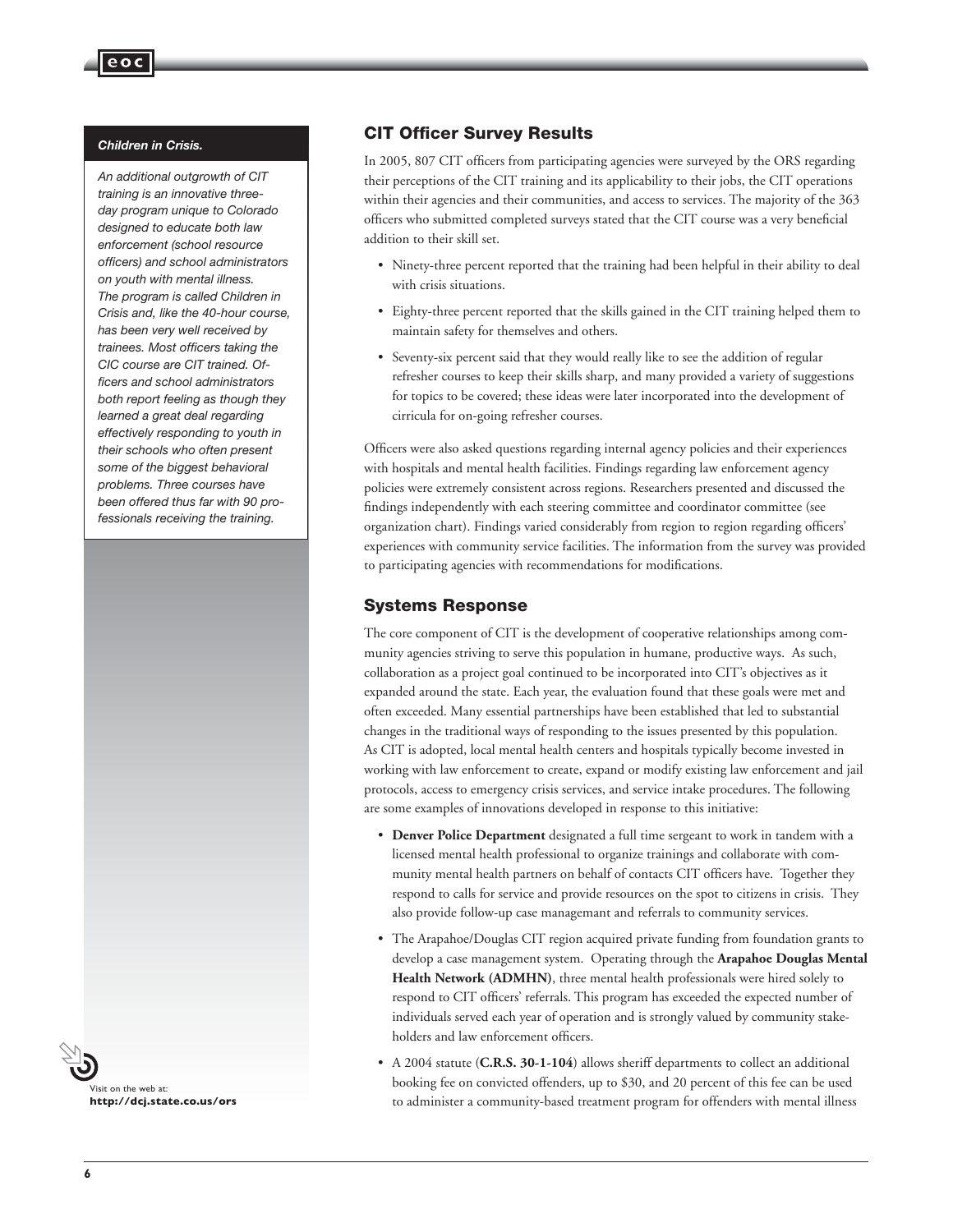or addiction. Another 20 percent may be used for "training of the sheriff and deputy sheriff and other local law enforcement officers, which training may include a Crisis Intervention Training component to meet the needs of offenders with mental illness"  $[C.R.S.30-1-119(2)(b)].$ 

- The **Denver Police Department** has developed a 16-hour training program for dispatchers to assist them in identifying individuals who may be struggling with severe emotional distress. Since October 2004, DPD has trained 130 call-takers and dispatchers from DPD and employees from 20 other law enforcement jurisdictions, using lecture material integrated with intensive role play scenarios similar to those of the CIT training.
- The **Community Reach Center**, the public mental health center in Adams County, recently dedicated substantial funding to pay training costs for the Adams County region. The Center also designated an employee to organize and administer the CIT classes.
- Sponsored by Centura, HealthOne, Exempla, and Colorado Health Foundation, the **Mental Health Association of Colorado** is responding to hospital emergency department overcrowding by exploring the development of local crisis triage centers in the Denver Metro Area. Stakeholders have convened to address issues associated with individuals experiencing emotional distress entering emergency rooms. Issues include the lack of a secure environment to safely contain those with behavior management problems, the fact that emergency room services are the most costly access point for patients, and the long length of stay (5-7 hours) for individuals presenting with these behaviors.
- Jefferson County has recently developed a management program similar to ADMHN's, with funding from the Colorado Health Foundation, designed to respond to referrals from probation, diversion, pretrial and jail staff as well as those from CIT officers. This program is still in its infancy stage, and as such no information is yet available to assess its efficacy. **Jefferson Center for Mental Health** will operate this program.

These efforts reflect the commitment of local CIT communities and the state of Colorado to institutionalize methods to address the needs of those with mental illness and those experiencing a broad range of emotional crises. This commitment is reflected also by the following examples of interagency resource sharing and time investment of those involved in the project:

- Volunteer CIT course lecturers,
- CIT course directors and facilitators,
- Overtime costs associated with sending multiple officers to 40 hours of training,
- CIT committee representatives in every community (see organization chart) who remain active for years,
- Law enforcement "ambassadors" who support the expansion of CIT by educating stakeholder groups about the value of CIT, providing course leadership and facilitation, and offering technical assistance to new CIT jurisdictions across the state, and
- Professional mental health consultation for law enforcement regarding specific cases on an as-needed basis.

*Evaluation data has confirmed that the role plays—initially the most dreaded component of the 40-hour CIT officer training—have the greatest and most lasting impact. The class of approximately 30 officers is divided into five groups of six during the role plays. Three individuals primarily participate in these training role plays—a professional actor, a trained facilitator, and one officer trainee—while the other 4-5 officers observe. The facilitator then leads a discussion assessing the interaction. The facilitator is a police officer selected from a prior CIT class because of his or her exceptional grasp of the CIT concepts, and who has the ability to help others learn. An experiential workshop is provided to facilitators from multiple jurisdictions to hone their skills in performing this training role, adding another example of cross-system collaboration.* 

#### **elements of change**